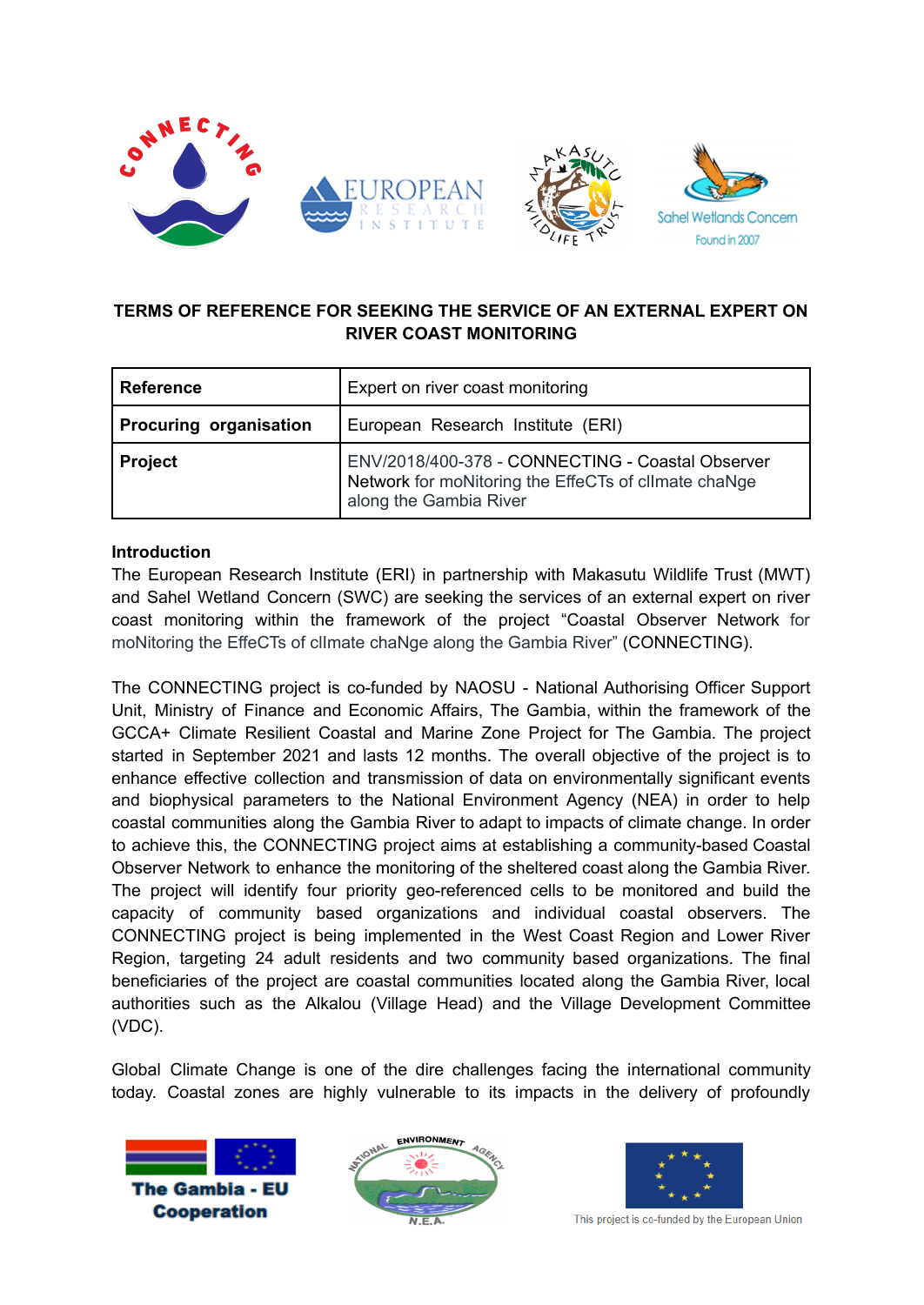

profitable services like tourism, fisheries, transportation, recreation, and human settlements. The CONNECTING project aims to establish a community-based Coastal Observer Network to enhance the monitoring of the sheltered coast along the Gambia River and consequently benefit coastal communities and help them to adapt to the impacts of climate change.

The Gambia is particularly vulnerable to the impacts of climate change, including river level rise and flooding during the rainy season, with visible and dangerous implications for man and nature. Coastal ecosystems mainly consist of sandy beaches, mangrove complexes and wetlands. Freshwater marshes are one of the most productive and biologically diverse ecosystems in the Gambia. These are also the main areas devoted to rice cultivation and livestock grazing. Mangroves and intertidal mudflats are vital breeding and feeding grounds for several resident and Palearctic migrant water birds, crustaceans, fish, and mollusks. In The Gambia, mangroves occupy 581  $km^2$  equaling 2.1% of the total (mangrove) cover in Africa. Since the 1970s, they have been under considerable pressure due to natural and anthropogenic processes: coastal erosion, fuelwood collection, overfishing, conversion to agricultural fields, urban development and land used for tourism and recreation.

Frequent and persistent droughts and accompanying decreased freshwater recharge will result in wetland desiccation, mangrove die-back, and increased salinization of low-lying areas. This could have a negative impact on products and services derived from the ecosystems. Therefore, there is a need for accessing real-time information and data on environmentally significant events and biophysical parameters. The climate change impacts, together with an insufficient database for coastal planning and for monitoring the environment, require an increase in the capacity of data collectors and observers who will enhance operative collection and transmission of data to the National Environment Agency for trend analysis and timely interventions. In these circumstances, the CONNECTING project, through enhancement of concrete collection and transmission of data to the National Environment Agency, contributes to support and inform institutional governance, enabling planning and implementation of climate resilience, adaptation and mitigation measures in coastal and marine zones.

### **Objective**

The main objective of this tender is to select an expert on river coast monitoring that will provide consultancy for the development of a monitoring protocol of river coastal cells. By working in cooperation with the project team, the selected expert will produce a report on the monitoring protocol to be adopted for the river coastal cells identified during the research







This project is co-funded by the European Union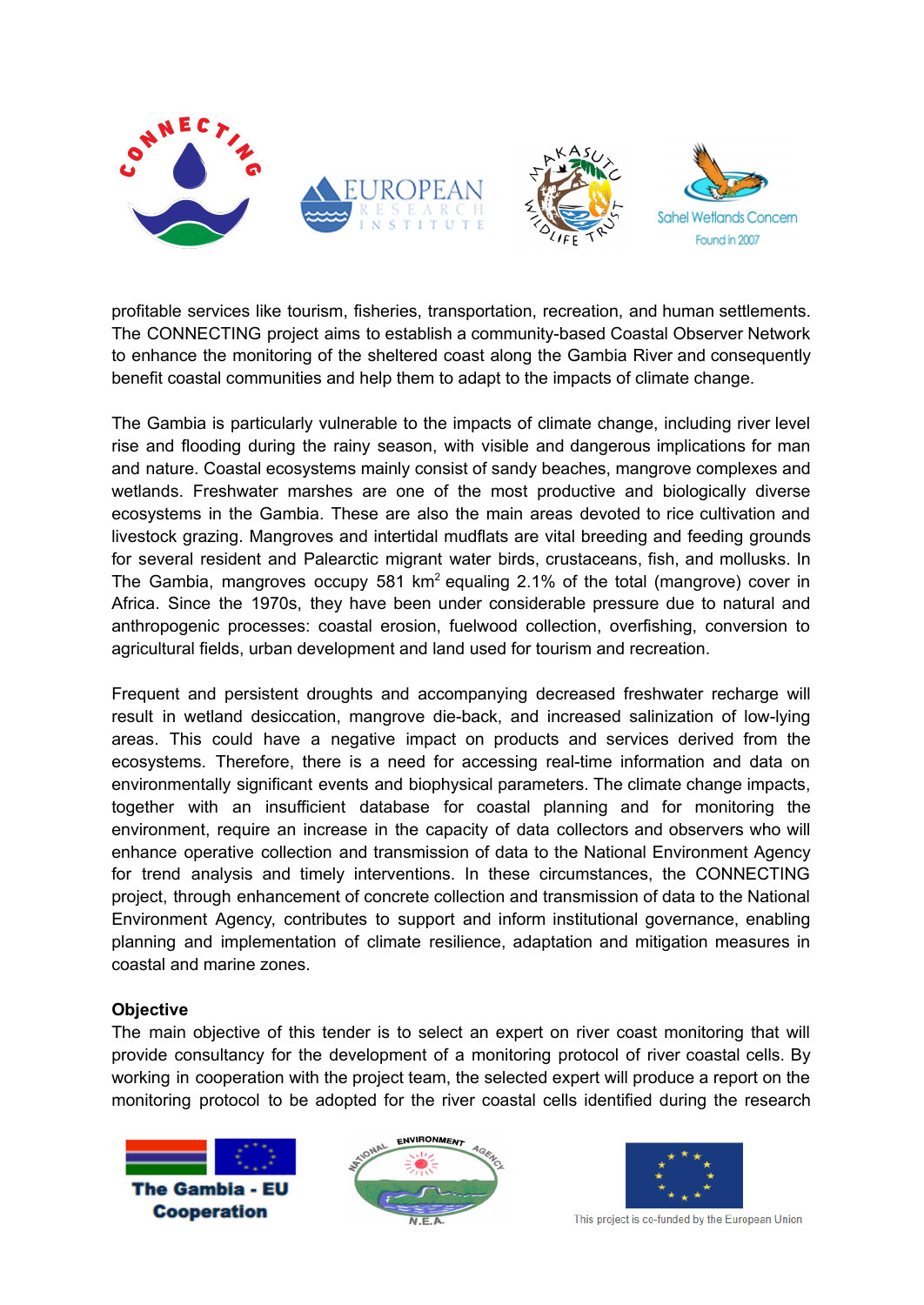

phase. The report will be submitted to the National Environment Agency for validation and adopted by the Coastal Observer Network. This protocol will help establish a set of standardized procedures and ensure quality of the environmental monitoring. In addition, the selected expert will contribute to the preparation of a handbook on river coastal monitoring that will be used in training workshops and will support coastal observers in the testing phase. The handbook will feature an introductory section on the biodiversity value of the ecosystems of the Gambia river and the impacts of climate change on them, and will cover aspects of data collection and reporting.

Within the framework of the GCCA+ Project "Climate Resilient Coastal and Marine Zone Project for The Gambia", co-funded by the National Authorising Officer Support Unit, Ministry of Finance and Economic Affairs, The Gambia, 9 coastal cells have already been identified along the Gambian Atlantic coast. However, concerning the sheltered coast of the Gambia River, coastal cells have not been identified yet and this project intends to fill this gap. The river coastal cells will be identified on the basis of significant characteristics in terms of biodiversity and vulnerability to climate change impacts during the preliminary research phase, which will be carried out by the team of local researchers. By building on the findings of this research, the selected expert will design a monitoring protocol for the river coastal cells and produce a handbook on river coastal monitoring.

### **Deliverables**

The selected expert shall provide the following deliverables:

- report on monitoring protocol of river coastal cells;
- draft handbook on river coastal monitoring.

### **Duties**

The selected expert shall perform the following tasks:

- design the monitoring protocol of river coastal cells;
- the protocol should be based on the findings of the study carried out by the team of researchers involved in this project;
- coordinate with the project team;
- study the existing monitoring methodologies adopted by the NEA in order to ensure coherence;
- the protocol should be in line with the monitoring methodologies of the NEA:
- write a report in English on monitoring protocol of river coastal cells;
- ensure quality of the report (the report should be free of errors, inconsistency and vague/ambiguous statements);







This project is co-funded by the European Union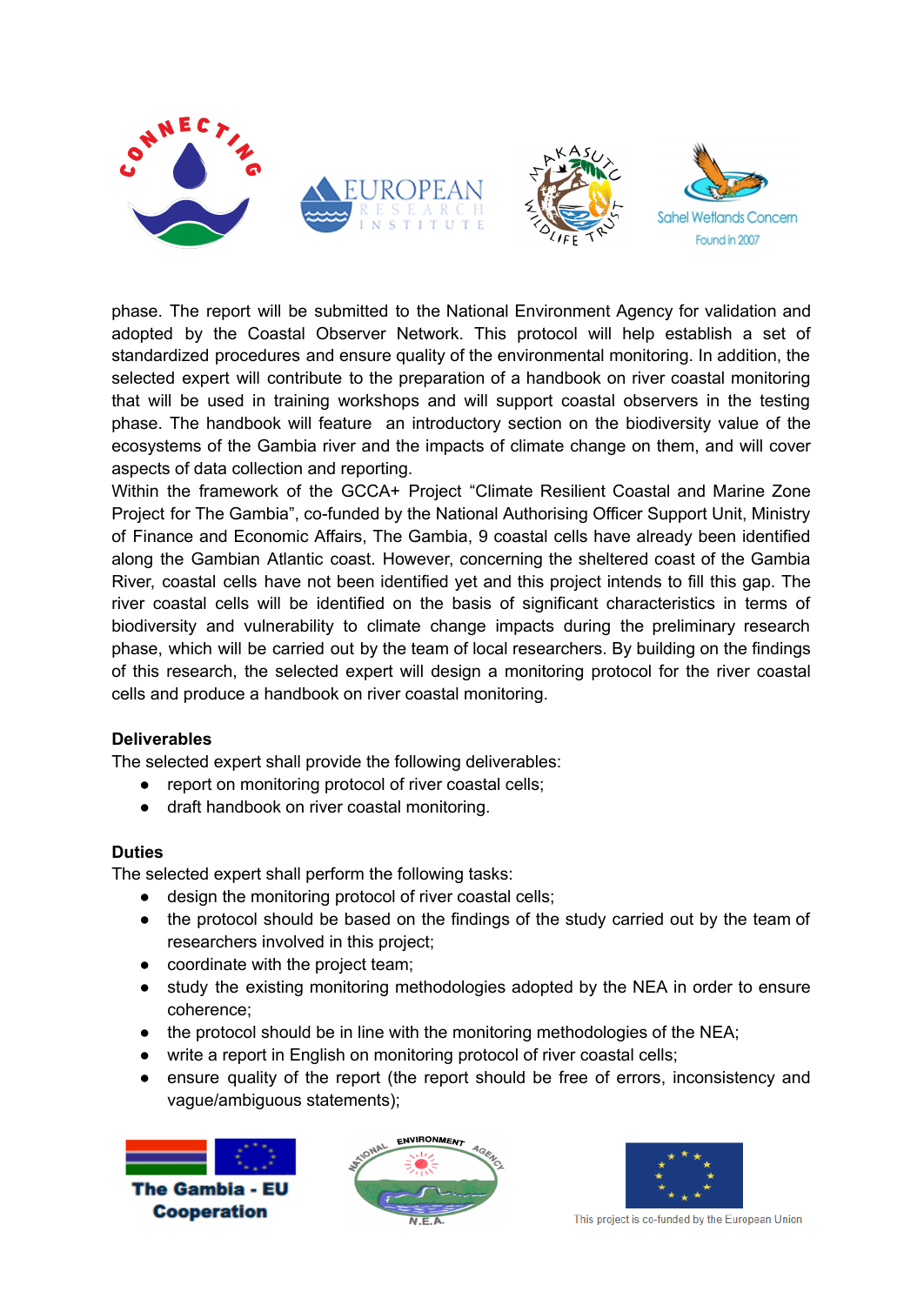

- write a handbook in English on river coastal monitoring to be used in the training of beneficiaries; during the preparation of the handbook, he/she will be supported by the Expert in Training Programmes;
- coordinate with the Expert in Training Programmes during the preparation of the handbook;
- ensure quality of the handbook (the handbook should be free of errors, inconsistency and vague/ambiguous statements);
- ensure availability to travel to The Gambia for a field mission in order to visit the identified river coastal cells with the project team. In theory, the selected expert will be allowed to work on this assignment from his/her office, since he/she will be supported by local team members. However, if the project team will consider it necessary, he/she should be available for travelling to project locations. If the expert will need to travel to The Gambia, his/her travel expenses (flight, accommodation, meals) will be entirely covered by the project;
- ensure availability for online meetings with the project team.

## **Qualifications and experience required**

The selected consultant shall have:

- a Master's degree in Marine Biology, Environmental Management, Environmental Sciences or related subject;
- at least three years work experience;
- research experience in climate change impacts, coastal monitoring and/or coastal ecosystems, particularly riverine ecosystems;
- experience in designing environmental monitoring protocols and/or methodologies;
- excellent analytical skills to analyse data;
- excellent writing skills to produce high-standard reports free of errors, inconsistency and vague/ambiguous statements;
- an excellent command of English.

### **Time frame**

The deadline for submission of bids is 6 May 2022. The successful bidder will be contacted within five days of the deadline and receive a contract for this service. The assignment is expected to start within five days from the signing of the contract by both parties. The assignment has to be completed within two months (60 days) from the signing of the contract by both parties, including submission of the report on monitoring protocol of river coastal cells and the draft handbook on river coastal monitoring.







This project is co-funded by the European Union